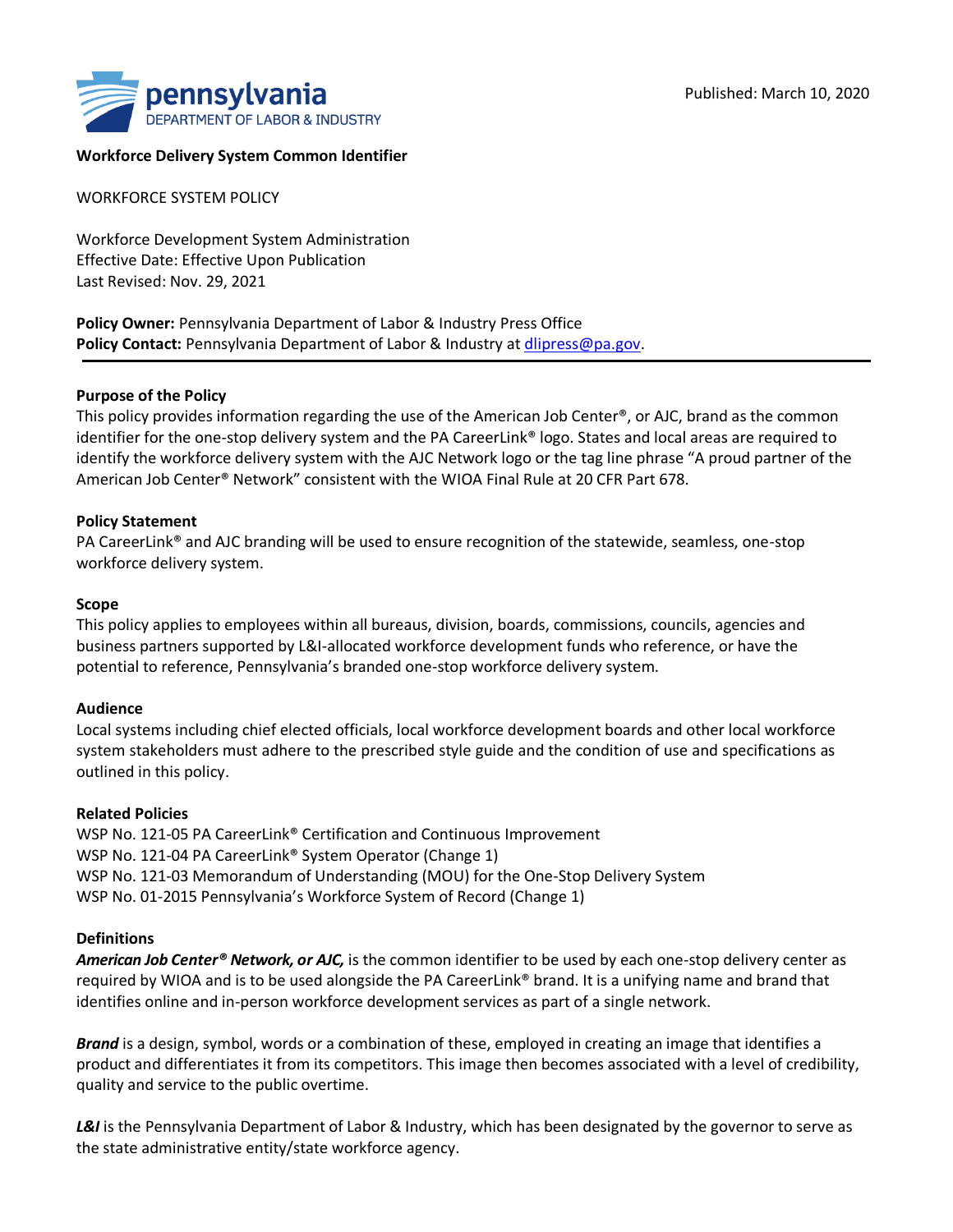*Pennsylvania CareerLink®/PA CareerLink®* is the registered trademarked name for Pennsylvania's one-stop service delivery system and its local centers/sites/network.

# **Procedures**

The Pennsylvania Department of Labor & Industry, or L&I, has developed a style guide that contains requirements and specifications for using the PA CareerLink® and AJC names and logos for print and web files. *Attachment A* of this policy contains s portion of L&I's style guide. Local systems must adhere to the prescribed style guide at *Attachment A,* the condition of use and specifications as outlined in this policy and the approval process described in *Attachment* B.

L&I is engaged in the trademark application process for the PA CareerLink® logo. During the application process, the following requirements apply:

- The PA CareerLink<sup>®</sup> logo may be used on signage, brochures and other marketing materials; however, a service mark in superscript (SM) must be used in conjunction with the logo. L&I will provide updated policy and guidance when the process is completed and the service mark is no longerrequired.
- The commonwealth has trademarked the name Pennsylvania CareerLink<sup>®</sup>, which may also be expressed as PA CareerLink®. Therefore, the registered trademark symbol must accompany the name in all instances of use.

*Note:* L&I requires that logo templates for outsourced print jobs, including signage, be requested through L&I following the procedures prescribed in *Attachment B*.

The workforce delivery system outreach and branding is a shared state and local workforce development board responsibility.

• As of Nov. 17, 2016, each one-stop delivery system was required to include the "American Job" Center®" identifier or the tag line "A proud partner of the American Job Center network" on all primary electronic resources used by the one-stop delivery system, and on any newly printed, purchased or created materials. Local boards should take steps to ensure all comprehensive PA CareerLink® sites, affiliates and specialized centers incorporate the AJCidentifier.

*Note:* Local workforce development boards may continue using existing materials created before Nov. 17, 2016 and without the AJC identifier until supplies are exhausted.

● As of July 1, 2017, local boards were required to use the new PA CareerLink® logo along with the AJC identifier on all products, programs, activities, services, electronic resources, facilities and related property and materials. Usage of the AJC common identifier must be consistent with USDOL Employment and Training Administration's Training and Employment Guidance Letter (TEGL) No. 36- 11, *Announcement of American Job Center® Network*, and with the logos' terms of use.

*Note:* Signage outside and inside all comprehensive and affiliate PA CareerLink® sites and specialized centers will reflect PA CareerLink® and AJC branding. No single partner or other tenants' signage will be combined or incorporated on PA CareerLink® signage. Any advertising using the trademarked name not covered in the guidance document must be approved by L&I.

## **Resources**

- Attachment A: Style Guide for the Implementation of the American Job Center® Network Identifier & PA CareerLink® Rebranding
- Attachment B: Approval Process for Usage of Items Covered in the StyleGuide
- Pennsylvania's workforce system directives are available for downloading on L&I's website at www.dli.pa.gov > Businesses > Workforce Development > Workforce Policies and Forms.